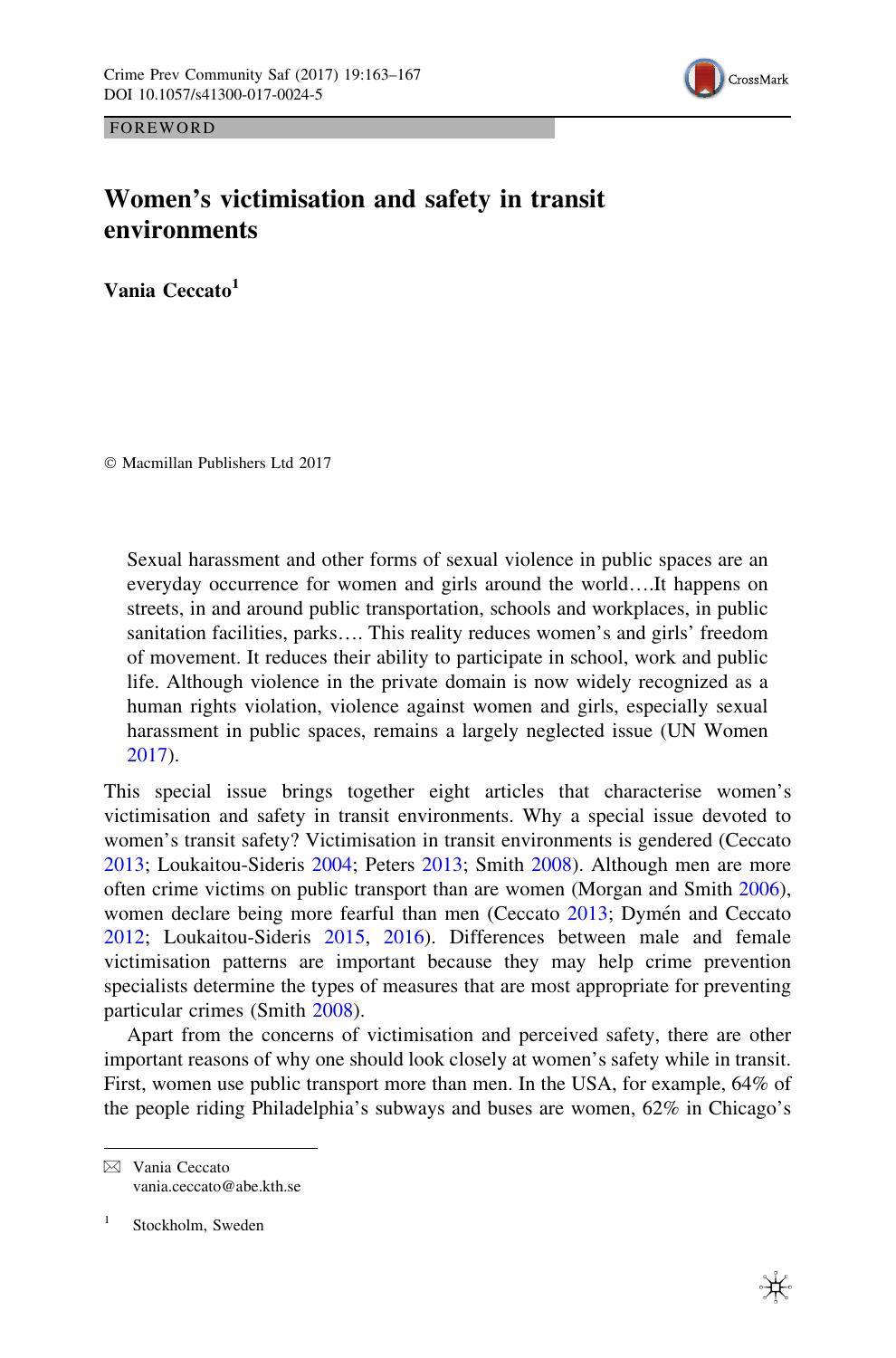MTA and 60% in Washington, D.C., New York, and Boston (Goodyear [2015\)](#page-4-0). In Sweden, previous research has shown that women are less likely to have access to a car (Lundkvist [1998,](#page-4-0) p. 39) and tend to take more, shorter and more varied trips (trip chains) at more varied times (although they tend to travel less at night) (Kunieda and Gauthier [2007](#page-4-0), p. 6), which imposes specific needs for transportation but also for the way cities are planned (Dymén and Ceccato [2012](#page-4-0)).

Research has also found that, in some cities, especially those in the Global South, a large percentage of women are 'transit captives', namely they have relatively less access to non-public forms of transportation and are therefore overly reliant on public transport. If public transportation is not reliable or safe (or at least, perceived to be), mobility is impaired. Women may create strategies to address the risk of being a victim of crime by avoiding certain routes, neutralising feelings of insecurity (Junger [1987](#page-4-0)), rescheduling the trip or bringing a companion (Keane [1998\)](#page-4-0). They constitute millions of passengers all around the world. Moreover, bus drivers and train conductors across the world are predominantly male. This male bias 'typically extends from the operational into the managerial and executive levels at transit agencies' (Peters [2013,](#page-4-0) 10). Thus, there is an urgent need to draw attention to issues of women's victimisation and other passengers' safety needs in public transportation research and policy.

The intersectionality of women's safety (age, economic status, ethnicity but also differences in physical and cognitive abilities, see, e.g. Sokoloff and Dupont [2005\)](#page-4-0), is an essential element of the articles presented in this special issue. In other words, fear and victimisation are not only about age or gender but rather a result of the intersection of a set of individual's characteristics. Being a disabled and poor individual creates 'synergic layers of disadvantage' that affect how one perceives and experiences the world and expresses fear. Previous research has shown that information is a decisive factor in vulnerable users' decisions to travel, especially to unfamiliar destinations (Iudici [2015](#page-4-0); Sochor [2015](#page-4-0)).

An important achievement with this special issue is that although articles often focus on safety in particular transit environments (at stations, on buses, on carriages), some of them have made an attempt to approach safety adopting 'a whole journey perspective' (Loukaitou-Sideris [2004](#page-4-0); Smith [2008](#page-4-0); Yu and Smith [2014\)](#page-4-0). This means that their analytical focus has been safety along the journey and/ or across public spaces, which imposes a number of challenges not only analytically in research but also in terms of tackling problems in practice. Ceccato [\(2013](#page-4-0)) suggests that implementing a whole journey approach requires cooperation between the stakeholders responsible for the delivery of transportation services and security providers, the police, municipalities and planners, NGOs, and private citizens, women in particular. In practice, this approach demands more than 'quick fixes' to the physical environment and has to overcome barriers that lead to poor cooperation between stakeholders in ensuring transit safety.

This special issue offers a strong international outlook by combining empirical research drawing from case studies from Brazil, France, India, Italy, the UK and the USA written by individual scholars or teams of researchers based in these countries. Moreover, the contributions of this special issue are characterised by high-quality applied research that relies on environmental criminology theories and principles of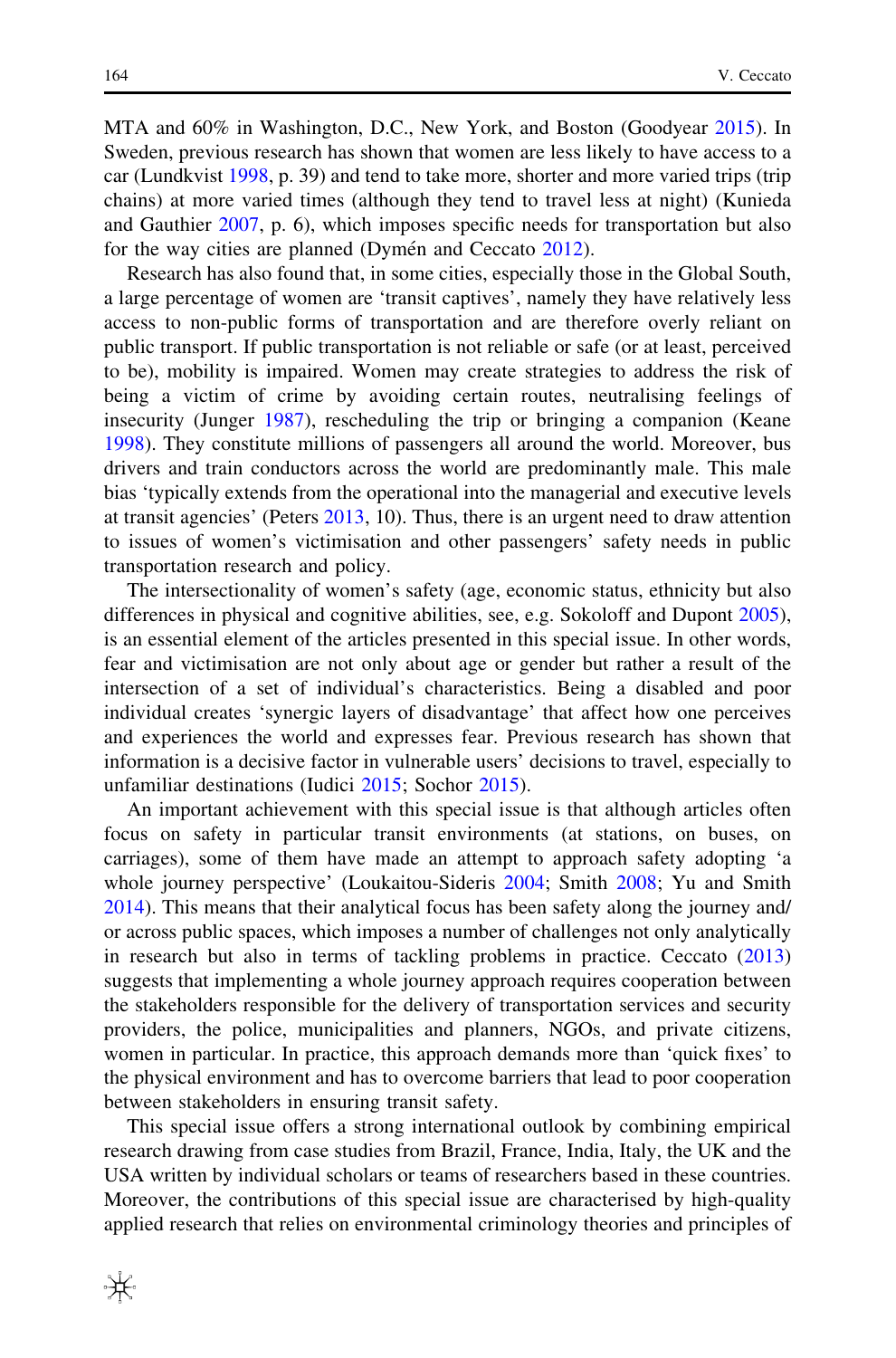situational crime prevention, while being open to a multidisciplinary perspective. We believe that a special issue like this appeals to a wide scientific community including academic researchers, experts from government agencies, policy and decisionmakers working with transit safety, and professionals and practitioners working with gender and issues of intersectionality in the context of safety in transit environments.

## Framing the articles of the special issue

The special issue is composed of two parts, each with four articles. The first part starts with an article by Mangai Natarajan and colleagues, Sexual victimization of college students in public transport environments: A whole journey approach, which addresses young women's experiences of sexual victimisation during the commute to college. The analysis is informed by a 'whole journey' approach that includes walking to and from bus/subway stops as well as waiting for and riding the bus or subway in New York, USA. Although a small-scale study, the analysis indicates extensive patterns of victimisation during all stages of the trip to college. Also focusing on safety along the trip, Hugo d'Arbois de Jubainville and Camille Vanier assess whether and how female passengers change their routines when feeling unsafe in the transit environment in the Parisian region. The study, Women's avoidance behaviour in public transport in the Ile-de-France region, relies on data from the French victimisation survey and constitutes one of the few articles of this special issue that is based on a large-sample data set. Their findings suggest that women's education, previous victimisation and declared perceived safety are consistently associated with time-based and space-based avoidance behaviour in transit environments.

The role of bystanders in cases of events of unwanted sexual behaviour was assessed in the article by Krista Ball and Caroline Wesson called Bystanders' perceptions of unwanted sexual behaviour on public transport: Exploring transport density and behaviour severity. The study is based on a self-selecting, relatively small sample from a university in the UK. The novelty with this study is that the methodology combines a series of vignettes (that manipulated passenger density and severity of the behaviour) and a video to focus on bystanders' perceptions and expected responses to unwanted sexual behaviours on public transport. Findings indicated that the blame was attributed to the perpetrator (and not the victim) and that incident seriousness and likelihood of reporting an event were both influenced by, for instance, passenger density in a transit setting.

Also elsewhere, high-density environments (in particular, overcrowded carriages) are a facilitator of crimes against female passengers—a condition that also triggers bystanders' interventions. Vania Ceccato and Yuri Paz report on the overall safety conditions in the metro in São Paulo, the largest rapid transit system in Brazil, and the second largest in South America. The study is entitled *Crime in São Paulo's* metro system: Focus on sexual crimes against women. The analysis combines crime records with data collected using Google street view and other secondary data using geographical information system (GIS). Although sexual violence is highly underreported, current data indicate concentrations in space and time (the busiest central stations, often during morning and afternoon rush hours). The study finalises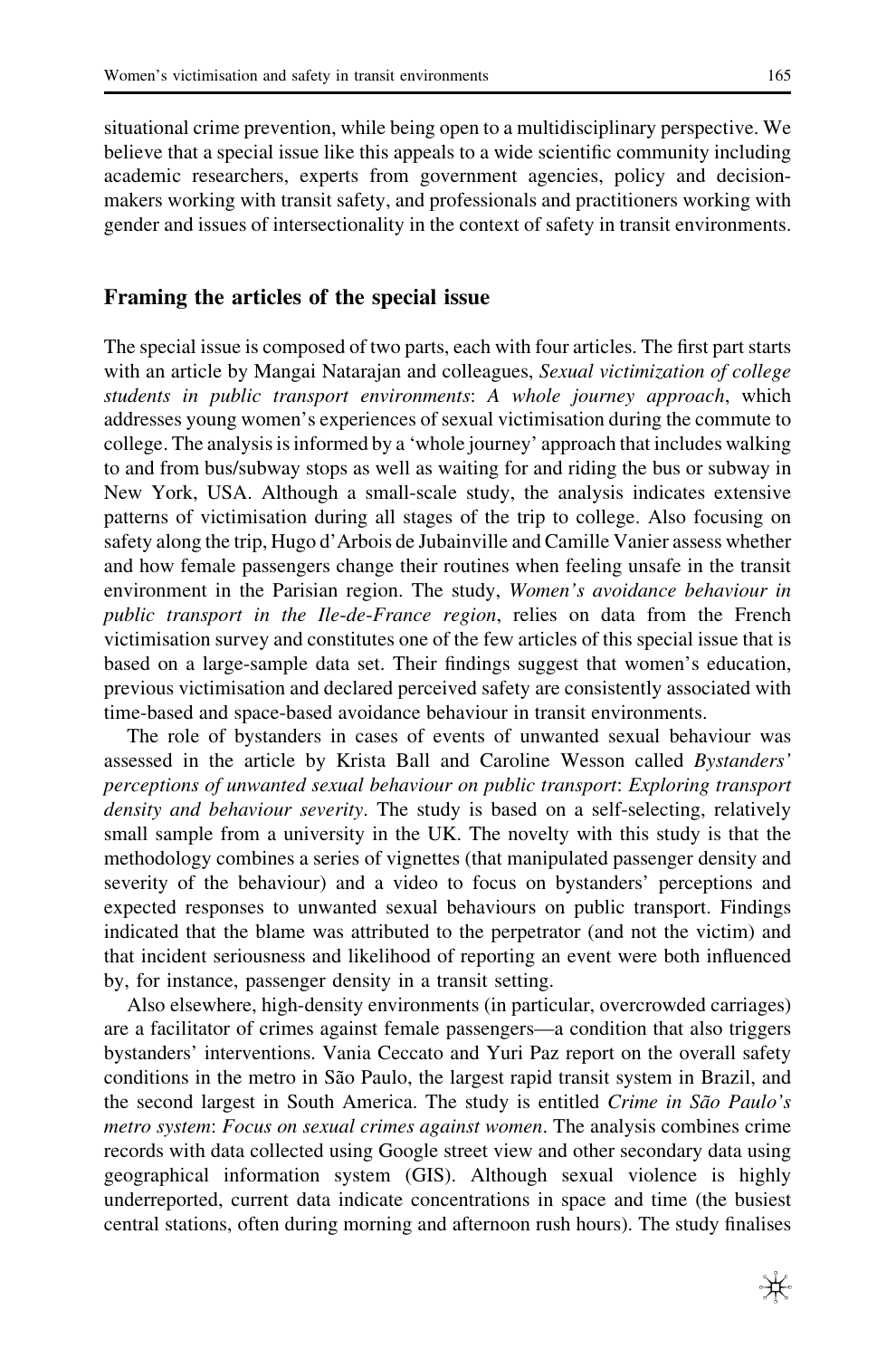by reflecting upon current crime intervention programmes directed at women's sexual victimisation in the metro system and making suggestions for future improvement engaging women in the process.

The second part of this special issue includes two case studies from India. The first article makes use of crowdsourced data to investigate the nature of women's self-reports of harassment and assault on public buses. The article is written by Suzanne Lea, Abhijith Asok and Elsa da Silva, one of the founders of the Safecity.in initiative, a platform that crowdsources personal stories of sexual harassment and abuse in public spaces. The article is entitled Women's strategies addressing sexual harassment and assault on public buses: An analysis of crowdsourced data and is based on a relatively small sample data set. On top of asserting crowdmapping as a multifaceted tool, the study also suggests that women's strategy of confronting incidents by 'making a scene' and 'engaging the crowd' plays in their favour in the closed, shared-space setting, such as crowded buses.

The second article is also based in India and written by Kartikeya Tripathi, Herve´ Borrion and Jyoti Belur. Sexual harassment of students on public transport: An exploratory study in Lucknow, India, explores actual and witnessed victimisation as well as risk perceptions of a sample of female students. Findings show that sexual harassment appears to be most prevalent on buses and increases with the frequency of public transport use. More interestingly, they find that the numbers of incidents experienced as a victim and as a witness are comparable, suggesting that events of sexual harassment are not widely noticed by other passengers. The authors conclude the article by discussing potential reasons for this pattern.

The third article by Camille Vanier and Hugo d'Arbois de Jubainville focuses on the types of women who use public transportation and their declared levels of perceived safety. Feeling unsafe in public transportation: A profile analysis of female users in the Parisian region is based on cluster analysis of data from the national victimisation survey (2010–2013). They identify four types of users depending on their individual characteristics and mobility habits.

In a parallel vein, Antonio Iudici, Laura Bertoli and Elena Faccio, in the article The 'invisible' needs of women with disabilities in transportation systems, also focus on female users, but this time, on the safety of those who declare themselves as having a disability. This article offers a review of international literature concerning women's victimisation and safety in transit environments with focus on, among other things, the concept of vulnerability, patterns of victimisation in transport systems and prevention policies and intervention strategies devoted to this particular group of transit users.

I provide a broadly focused 'afterword' entitled Women's transit safety: making connections and defining future directions in research and policy for this special issue. My reflections consider the larger framework and identify directions for both future research and practice.

Acknowledgements I am grateful to all authors who submitted interesting articles to this special issue. In the selection process, I relied heavily on the work (assessment and opinions) gently provided by the referees. Many thanks go to all anonymous referees. I wish to acknowledge the editor-in-chief Professor Rob Mawby who guided me along the way. I would like to thank colleagues, students and friends from the Department of Urban Planning and Environment, School of Architecture and the Built Environment